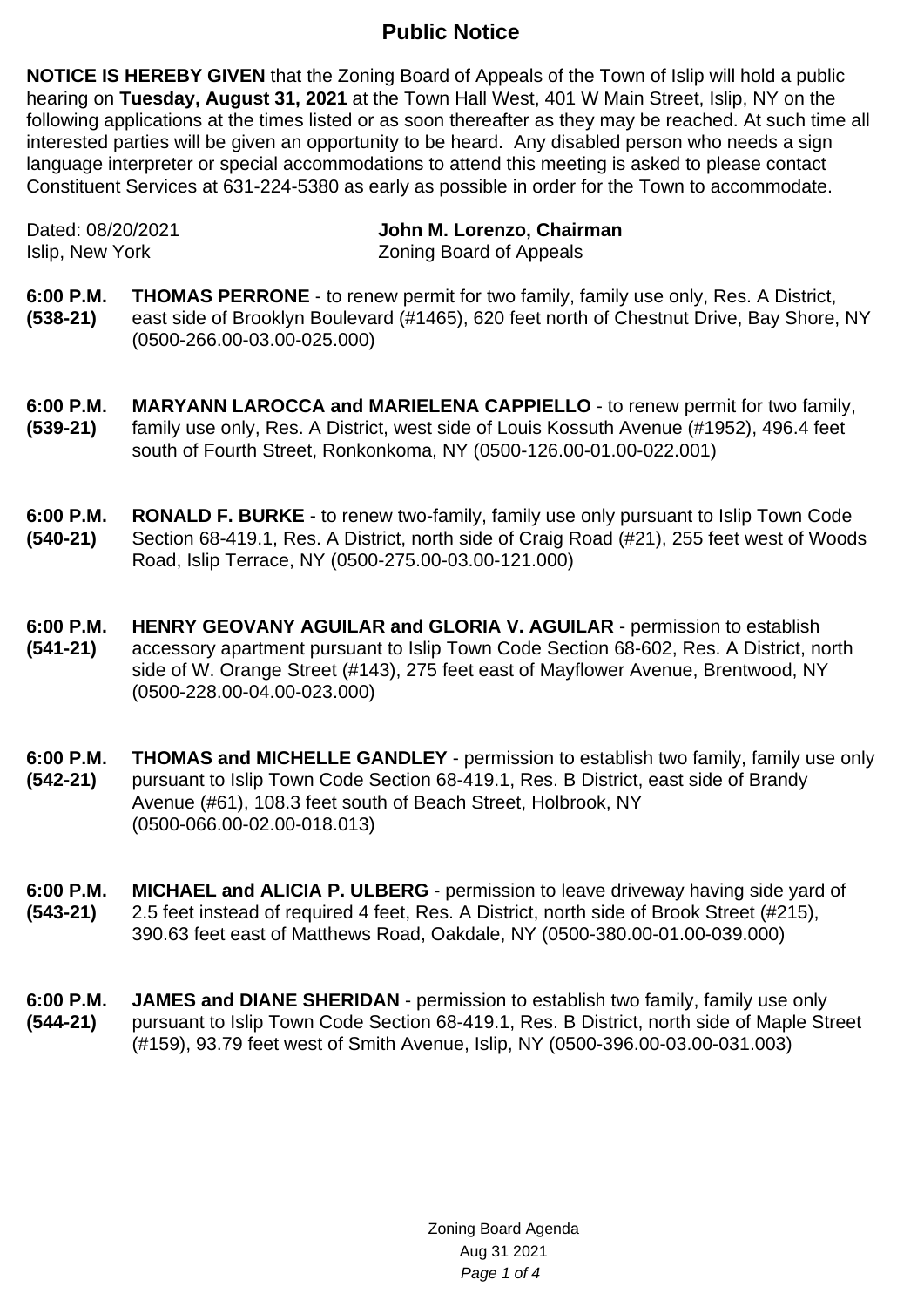- **6:00 P.M. (545-21) TAYLOR COUPE** - permission to reconstruct dwelling and erect second story addition leaving side yard of 2.9 feet instead of required 14 feet, total side yards of 19.1 feet instead of required 28 feet, rear yard of 14 feet instead of required 25 feet, to erect roofed-over porch leaving side yard of 7.1 feet, all having floor area ratio of 26.03% instead of permitted 25%, Res. B District, east side of McCall Avenue (#514), 200 feet north of 5th Street, West Islip, NY (0500-457.00-03.00-005.000)
- **6:00 P.M. (546-21) CHRISTINE WEEKS and AARON FINKELSTEIN** - permission to erect one and two story additions resulting in floor area ratio of 28% instead of permitted 25%, Res. B District, northeast corner of Jefferson Avenue (#89) and McKinley Street, Islip Terrace, NY (0500-296.00-01.00-042.000)
- **6:00 P.M. (547-21) BRIAN H. and JULIE A. BILLELO** - permission to leave roofed-over porch (7' x 42.3') having front yard of 33.4 feet instead of required 40 feet, Res. A District, east side of Penny Street (#35), 150 feet south of Altmar Avenue, West Islip, NY (0500-311.00-02.00-104.000)
- **6:00 P.M. (548-21) FILEMON ALIAGA, FIORELLA VEGA and JAMIE VEGA** - permission to leave shed having second front yard of 19.5 feet instead of required 35 feet and pool deck having rear yard of 2.1 feet and side yard of 4.8 feet instead of required 10 feet each, Res. AA District, southeast corner of Poplar Street (#68) and Islip Avenue, Central Islip, NY (0500-250.00-01.00-001.000)
- **6:00 P.M. (549-21) GREGORY P. MILLAN and JERI-ANN L. RAMOS** - permission to leave deck with stairs having rear yard of 19.7 feet instead of required 25 feet and shed having side yard of 0.4 feet instead of required 2 feet, Res. B District, east side of 2nd Court (#19), 91.79 feet south of Victory Drive, Ronkonkoma, NY (0500-010.00-02.00-022.002)
- **6:00 P.M. (486-21) WELLINGTON J. CHICA** - permission to leave gazebo having 14.8 feet behind front line of dwelling instead of required 20 feet, pool patios on side and rear property line instead of required 6 feet each, rear yard landscaping of 17.58% instead of required 40% and to leave roofed-over second story deck resulting in floor area ratio of 26% instead of permitted 25%, Res. A District, west side of Mayflower Avenue (#478), 100 feet north of Peach Street, Brentwood, NY (0500-205.00-02.00-041.000)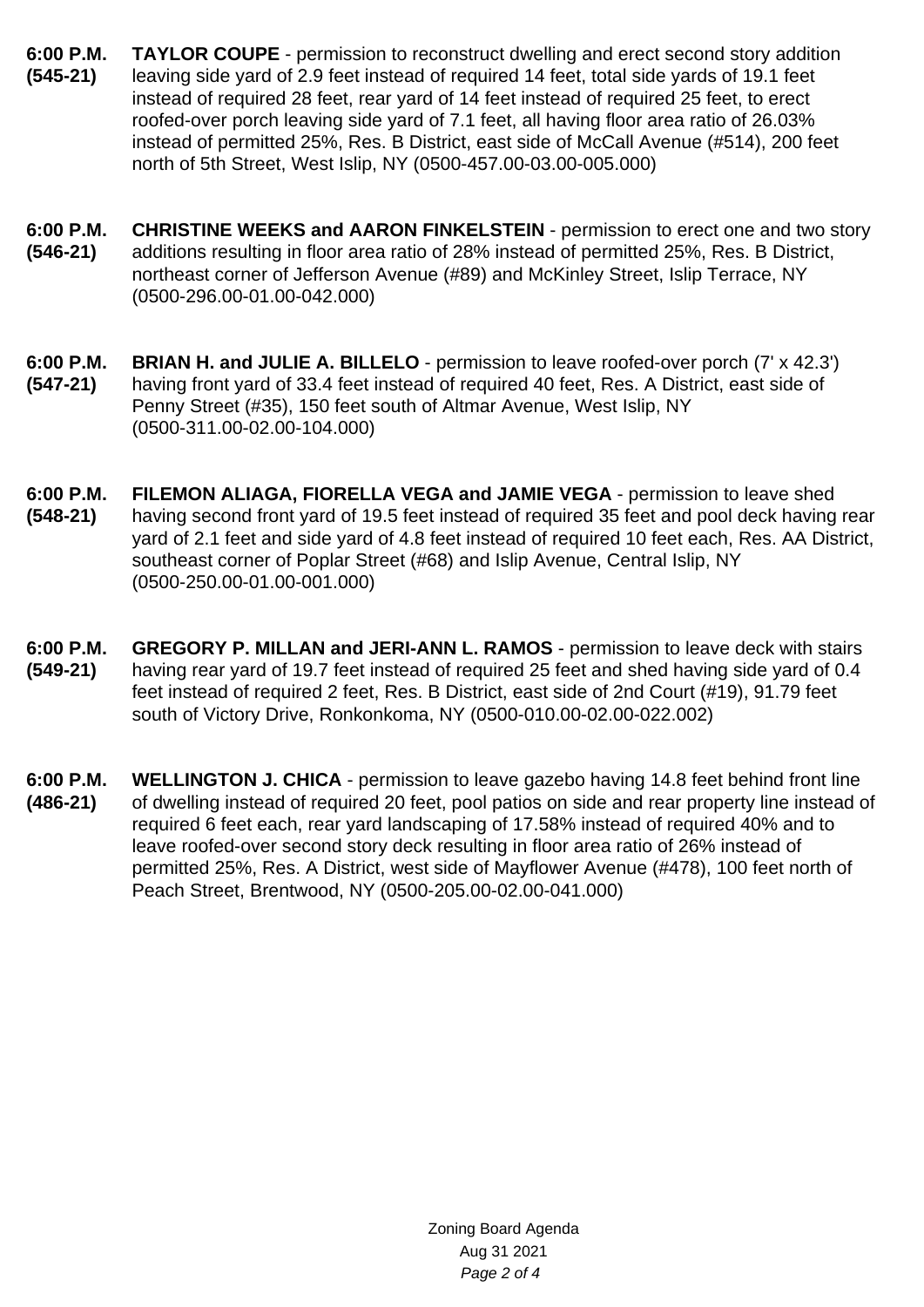## **Adjourned from July 20, 2021 and August 10, 2021**

- **6:30 P.M. (431-21) CHARLES H. and ADELE SPENCER** - permission to erect one story addition leaving side yard of 11 feet instead of required 14 feet, to erect second story addition, two story addition, 2 one story additions and roofed-over veranda, all having total side yards of 25 feet instead of required 28 feet and floor area ratio of 30.9% instead of permitted 25% and to install driveway leaving front yard occupancy of 39% instead of permitted 35%, Res. A District, east side of Davison Lane E. (#51), 623.37 feet south of Magoun Road, West Islip, NY (0500-477.00-01.00-042.000)
- **6:30 P.M. (550-21) PATRICIA M. and FRANK CHIRCHIRILLO** - permission to erect second story addition (19.3' x 24.2' Irrg.) leaving front yard of 16.5 feet instead of required 25 feet, Res. B District, northeast corner of Weichers Avenue (#61) and Adolphi Place, Ronkonkoma, NY (0500-033.00-02.00-083.000)
- **6:30 P.M. (551-21) STEVEN P. HYLAND** - permission to install inground pool leaving rear yard of 8 feet instead of required 14 feet, Res. A District, north side of Bay 1st Street (#15), 296.74 feet west of St. Marks Avenue, Islip, NY (0500-397.00-02.00-060.000)
- **6:30 P.M. (552-21) DONALD SLATER and KRISTINE GERMOLAI** - permission to install inground pool leaving rear yard of 10 feet instead of required 14 feet, to leave driveway having side yard of 0.6 feet instead of required 4 feet, deck having side yard of 3.4 feet instead of required 4 feet and shed having side yard of 1.4 feet instead of required 2 feet, Res. A District, south side of Philip Street (#132), 700 feet west of Coates Avenue, Holbrook, NY (0500-128.00-02.00-001.000)
- **6:30 P.M. (553-21) MICHAEL F. BRUSH and VANESSA GILIBERTI** - permission to install inground pool leaving side and rear yards of 10 feet instead of required 14 feet each, Res. A District, northwest corner of Dale Drive (#110) and Mina Road, Oakdale, NY (0500-380.00-01.00-018.000)
- **6:30 P.M. (554-21) KRISTEN WOODS** - permission to erect second story addition (22.2' x 24.3') leaving front yard of 14.8 feet instead of required 25 feet and side yard of 12 feet instead of required 14 feet, Res. B District, north side of Eastview Road (#89), 819.3 feet east of Rosevale Avenue, Ronkonkoma, NY (0500-010.00-01.00-008.000)